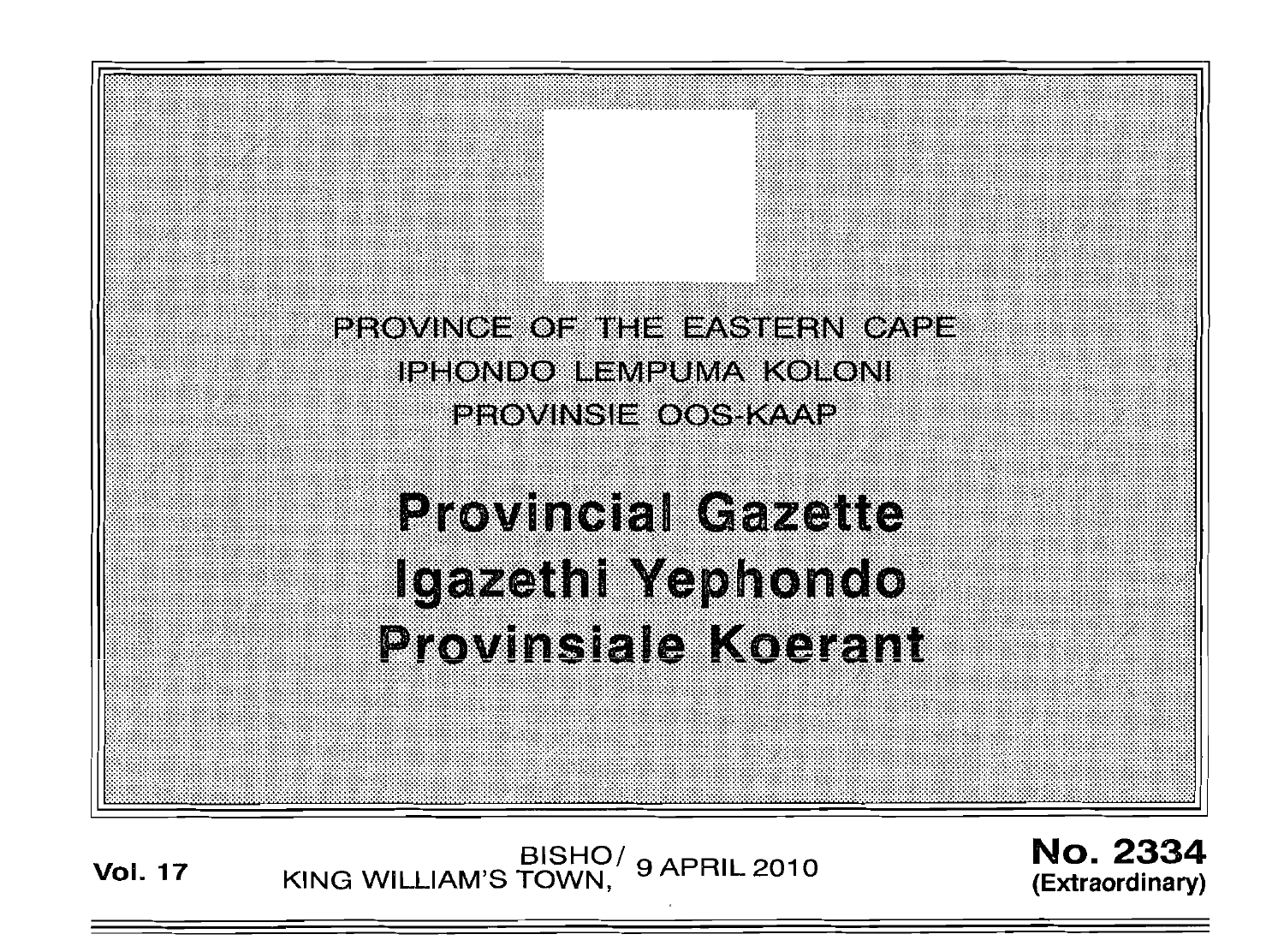### IMPORTANT NOTICE

The Government Printing Works will not be held responsible for faxed documents not received due to errors on the fax machine or faxes received which are unclear or incomplete. Please be advised that an "OK" Slip, received from a fax machine, will not be accepted as proof that documents were received by the GPW for printing. If documents are faxed to the GPW it will be the sender's responsibility to phone and confirm that the documents were received in good order.

Furthermore the Government Printing Works will also not be held responsible for cancellations and amendments which have not been done on original documents received from clients.

## CONTENTS • INHOUD

| No. |                        | Page<br>No. | Gazette<br>No. |
|-----|------------------------|-------------|----------------|
|     | <b>GENERAL NOTICES</b> |             |                |
|     |                        |             | 2334           |
|     |                        |             | 2324           |

134 do.: Lodgement of applications for transfer of certificate of registration ....................................................................... .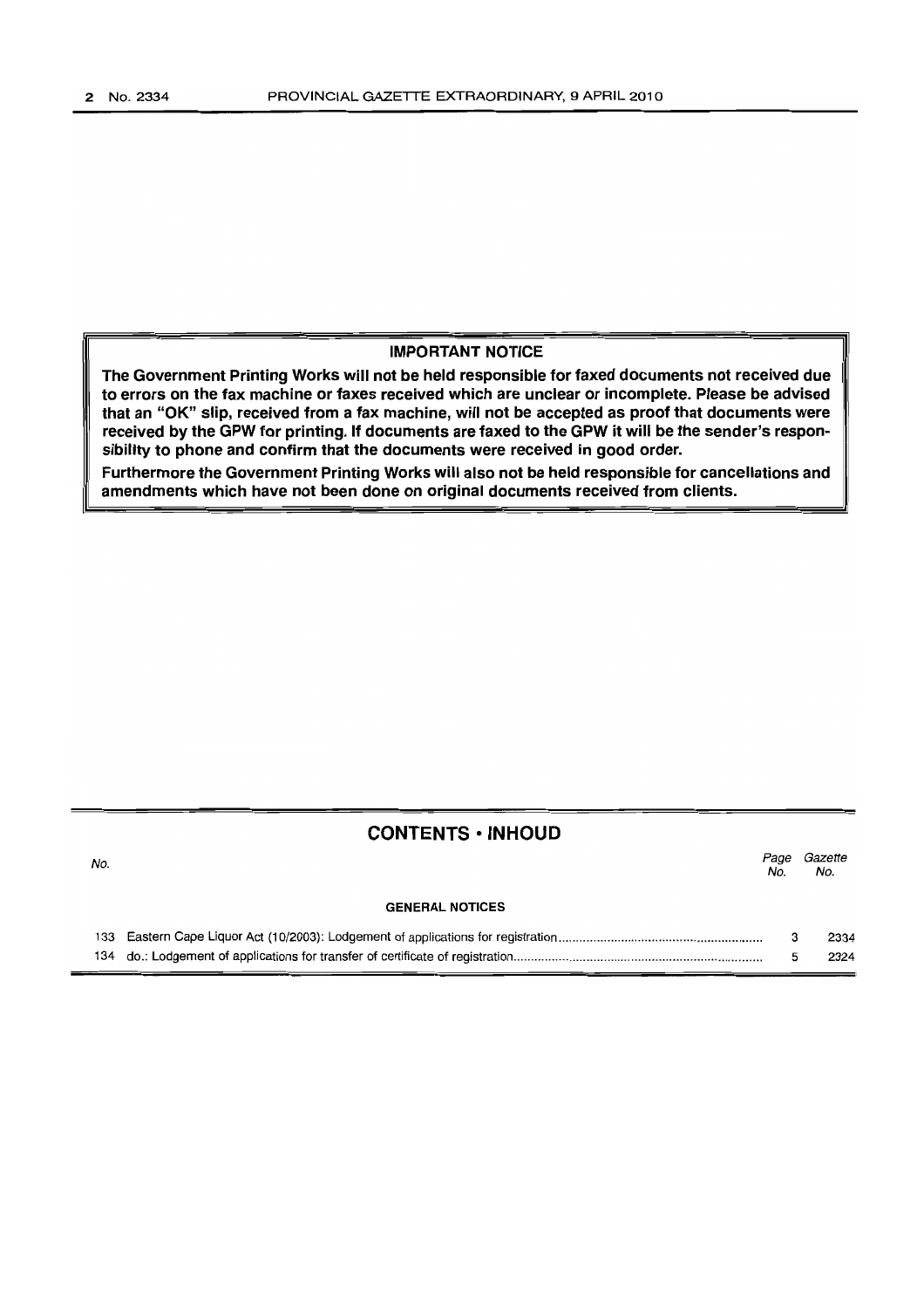# GENERAL NOTICES

No. 133

#### 1. CM3 [Reg 4 (1)]

#### EASTERN CAPE UQUOR ACT, 2003 (Act No. 10 of 2003) NOTICE OF LODGEMENT OF APPLICATIONS FOR REGISTRATION

Notice is hereby given that the applications for registration, particulars of which appear in the Schedule hereunder, have been lodged with the Board.

Interested parties may, free of charge, inspect any application which appears in the Schedule hereunder and may within twenty one days of this notice, lodge with the Board written representations in support of, or written objections.

#### THEMBI ZONO - GXOYIYA EASTERN CAPE LIQUOR BOARD 31 March 2010

#### **SCHEDULE**

|                                     | 1                | $\overline{2}$                                        | 3                                   | 4                            | 5                                                                                             |
|-------------------------------------|------------------|-------------------------------------------------------|-------------------------------------|------------------------------|-----------------------------------------------------------------------------------------------|
| <b>Application</b><br><b>Number</b> |                  | Name and<br>number of Ward                            | Kind of registration<br>applied for | Kind of liquor to<br>be sold | Name under which business is<br>to be conducted and particulars<br>of the erf, street or farm |
| 1.                                  | <b>ECP 18097</b> | Sunday's River<br><b>Valley Local</b><br>Municipality | Special Event                       | All kinds                    | The Kirkwood Wildfees, Grounds<br>of Kirkwood High School, Erf 502,<br>Whytes Rd, Kirkwood    |
| 2.                                  | <b>ECP 18098</b> | Ward 1 Kouga<br>Municipality                          | Consumption on<br>premises          | All kinds                    | Lighthouse View B & B, 4<br>Stormvoel Str, Cape ST Francis,<br>St Francis Bay                 |
| З.                                  | <b>ECP 18099</b> | Ward 1 Mbizana<br>Municipality                        | Consumption off<br>premises         | All kinds                    | Shoprite Liquorshop, Ta Mayaba<br>Centre, Main Rd, Bizana                                     |
| 4.                                  | ECP 18100        | Ward 13 Matatiele<br>Municipality                     | Consumption on and<br>off premises  | All kinds                    | Leratong Tavern, Nkolokoe A/A,<br>Matatiele                                                   |
| 5.                                  | <b>ECP 18101</b> | Ward 25 Ingguza<br><b>Hill Municipality</b>           | Consumption on and<br>off premises  | All kinds                    | Sisonke Tavern, Lower Hlabathi<br>A/A, Luphondo Village, Lusikisiki                           |
| 6.                                  | ECP 18102        | Ward 19 Ingquza<br><b>Hill Municipality</b>           | Consumption on and<br>off premises  | All kinds                    | Cool Runnings, Dubana A/A,<br>Lusikisiki                                                      |
| 7.                                  | ECP 18103        | Ward 16 Matatiele<br>Municipality                     | Consumption on and<br>off premises  | All kinds                    | Tswelopele Tavern, Mehloaneng,<br>Dekhellane A/A, Matatiele                                   |
| 8.                                  | ECP 18104        | Ward 12<br>Tabankulu<br>Municipality                  | Consumption on and<br>off premises  | All kinds                    | Ncedo's Tavern, Tolweni A/A,<br>Emfundisweni Loc, Tabankulu                                   |
| 9.                                  | ECP 18105        | Ward 19 Ingquza<br><b>Hill Municipality</b>           | Consumption on<br>premises          | All kinds                    | Zenzele Tavern, Mzintlaza A/A,<br>Tshayina Loc, Lusikisiki                                    |
| 10.                                 | ECP 18106        | Ward 9 Ingquza<br><b>Hill Municipality</b>            | Consumption on and<br>off premises  | All kinds                    | Rock Star, Spaqeni A/A, Langa<br>Loc, Flagstaff                                               |
| 11.                                 | <b>ECP 18107</b> | Ward 19 Ingquza<br><b>Hill Municipality</b>           | Consumption on and<br>off premises  | All kinds                    | Kwa Moja Tavern, Mbudu A/A,<br>Ntsimbini Loc, Lusikisiki                                      |
| 12.                                 | ECP 18108        | Ward 9 Amahlathi<br>Municipality                      | Consumption on and<br>off premises  | All kinds                    | Nombulelo's Tavern, Erf 361<br>Freshwater, Ndakana, Stutterheim                               |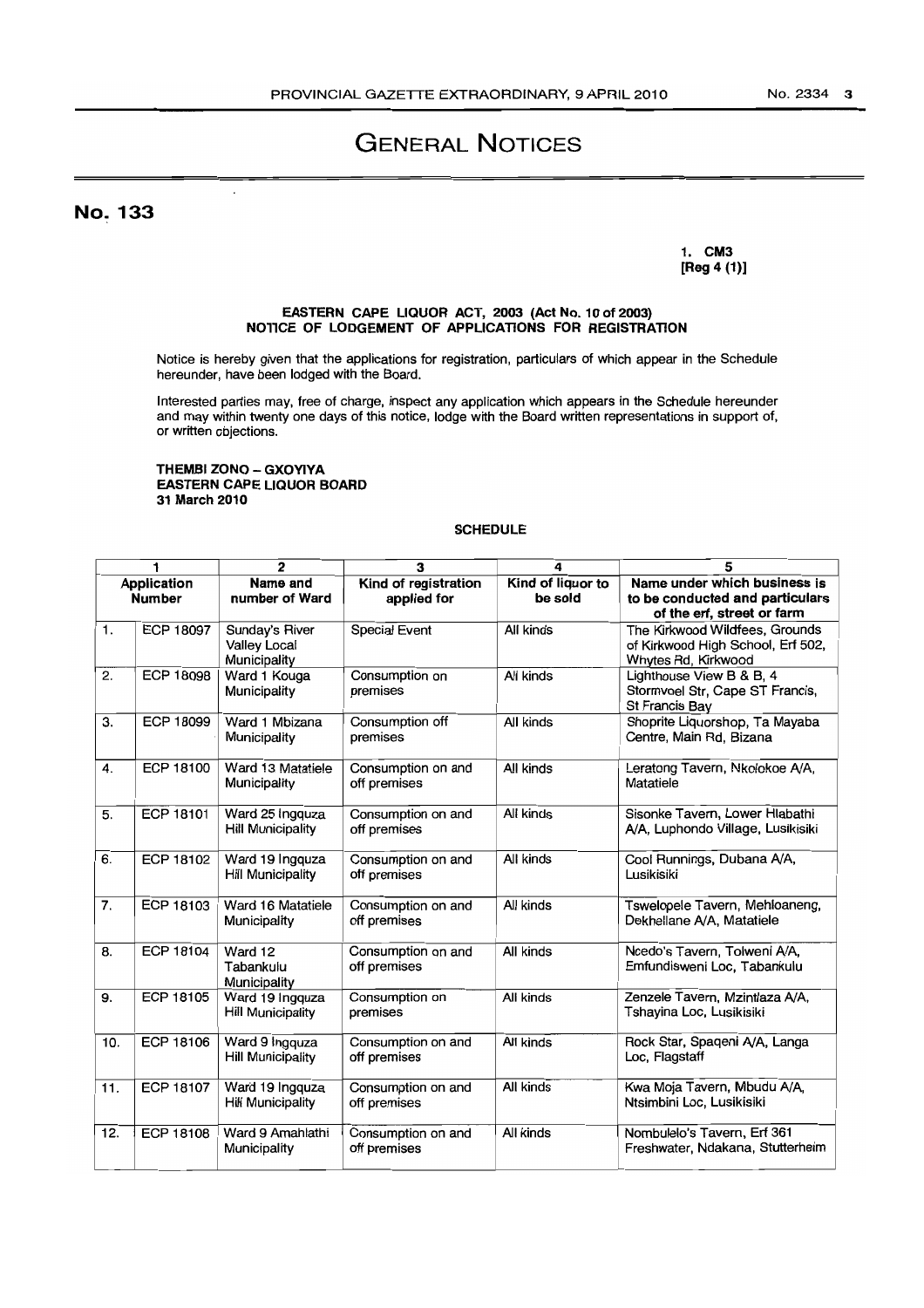| 13. | ECP 18109        | Ikhwezi Local<br>Municipality                | <b>Special Event</b>               | All kinds | Opening Of the Season, 27 Main<br>Str, Jansenville          |
|-----|------------------|----------------------------------------------|------------------------------------|-----------|-------------------------------------------------------------|
| 14. | ECP 18110        | Ward 31 NMMM                                 | Consumption on and<br>off premises | All kinds | Zukie's Tavern, 18 Peace Str,<br>Missionvale, PE            |
| 15. | <b>ECP 18111</b> | Ward 3 Amahlathi<br>Municipality             | Consumption on and<br>off premises | All kinds | Cebo's Tavern, Upper Gxulu Loc,<br>Keiskammahoek            |
| 16. | ECP 18112        | Ward 4 Nkonkobe<br>Municipality              | Consumption on and<br>off premises | All kinds | Rasta's Tavern, 5739 Hillside,<br>Golfcourse, Fort Beaufort |
| 17. | ECP 18113        | Ward 15 NMMM                                 | Consumption on and<br>off premises | All kinds | Bless Tavern, 32 Nibe Str, New<br>Brighton, PE              |
| 18. | <b>ECP 18114</b> | Ward 27 NMMM                                 | Consumption on and<br>off premises | All kinds | Mxhaka Tavern, 26216 McBride<br>Str. Soweto On Sea, PE      |
| 19. | ECP 18115        | Ward 20 NMMM                                 | Consumption on and<br>off premises | All kinds | Sister's Tavern, EDA 135<br>Edongweni, Kwa Zakhele, PE      |
| 20. | ECP 18116        | Ward 6 Kouga<br>Local Municipality           | Consumption on and<br>off premises | All kinds | Lid's Tavern, 294 Tana Str, Kwa<br>Nomzamo, Humansdorp      |
| 21. | <b>ECP 18117</b> | Ward 19 Intsika<br><b>Yethu Municipality</b> | Consumption on and<br>off premises | All kinds | Somi's Tavern, Ndlunkulu,<br>Emaggolweni, Cofimvaba         |
| 22. | <b>ECP 18118</b> | Ward 16<br>Emalahleni<br>Municipality        | Consumption on and<br>off premises | All kinds | Jojo's Tavern, Guba Farm,<br>Kwantingi Village, Lady Frere  |
| 23. | <b>ECP 18119</b> | Ward 6 Ngqushwa<br>Municipality              | Consumption on and<br>off premises | All kinds | Nombulelo's Tavern, 20412<br>Bodiam Loc, Peddie             |